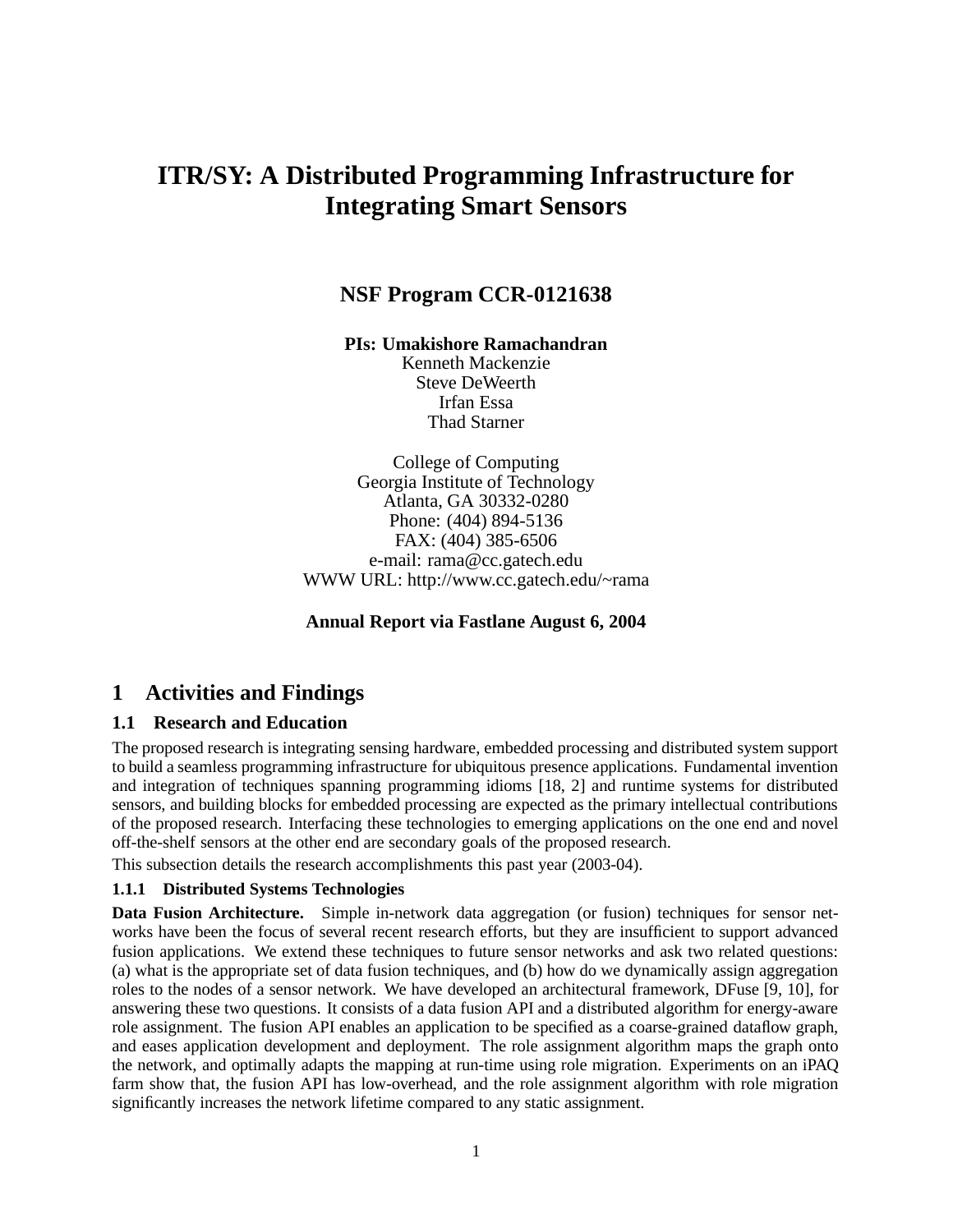**Middleware Guidelines for Future Sensor Networks.** In the near future, we envision sensor networks to transport high bandwidth, low latency streaming data from a variety of sources (such as cameras and microphones). Sensor networks will be called upon to perform sophisticated in-network processing such as fusion of images, and tracking objects. It is not too difficult to imagine that computational capabilities of network nodes will scale up relative to the fairly limited resources of current motes. However, it is likely that energy will continue to remain a constrained resource in such futuristic sensor networks. Recently, there have been proposals for middleware that provide capabilities for higher-level in-network processing while minimizing energy drain on the network. In this work [21], we analyze the interplay between resource requirements for such compute and communication intensive in-network processing and the resultant implications on the figures of merit of interest to an application including latency, throughput, and lifetime. The workload used is a surveillance application. Middleware capabilities include data fusion, role migration (simple relaying versus in-network processing), and prefetching. Through a simulation-based study, we shed light on the impact of device characteristics such as CPU speed and radio features on application figures of merit. We show, in the presence of prefetching, that radio bandwidth above a threshold may not impact latency for computeintensive workloads and that the network lifetime is virtually the same irrespective of the radiosŠ power saving mode. We also show that a simple minded cost function may not be sufficient to guide migration decisions in the middleware.

**Media Broker.** MediaBroker [14] is a distributed framework designed to support pervasive computing applications. Specifically, the architecture consists of a transport engine and peripheral clients and addresses issues in scalability, data sharing, data transformation and platform heterogeneity. Key features of MediaBroker are a type-aware data transport that is capable of dynamically transforming data en route from source to sinks; an extensible system for describing types of streaming data; and the interaction between the transformation engine and the type system. Details of the MediaBroker architecture and implementation are presented in this paper. Through experimental study, we show reasonable performance for selected streaming media-intensive applications. For example, relative to baseline TCP performance, MediaBroker incurs under 11% latency overhead and achieves roughly 80% of the TCP throughput when streaming items larger than 100 KB across our infrastructure.

**Reasoning About Time, Location, and Identity in Distributed Pervasive Computing.** The pervasiveness of computing is creating opportunities for new kinds of applications. However, the software infrastructure for developing complex pervasive computing applications is far from mature. Examples of complex pervasive computing applications include surveillance, traffic management and mobile commerce. These applications, though seemingly different, have some common requirements from the software infrastructure. Components of the application are physically distributed over space, with all the attendant needs of distributed programming. The components are also distributed over time; thus application level decisions are influenced by live data as well as historical data. The components are temporally dynamic in that the participating entities change constantly over time or an entity may participate in discrete intervals rather than a continuous interval. The components are spatially dynamic in that the participating entities may be mobile or they may change their behavior based on location. The application components that are spread over time and space may have widely heterogeneous computation and communication capabilities. Faults might arise in individual components. The ability of the application to tolerate and react to such faults will depend on the time and location of the fault. Fundamentally, these applications need to reason about events with respect to time, location, and identity in an integrated manner to control application behavior. Time, space, and identity refer, respectively, to the when, where, and who of events that drive the behavior of the application. We develop the system infrastructure to support the ability to reason about time, space, and identity [1]. The system has the following components: reasoning operations, participation protocol, and communication model. The reasoning operations provide a rich set of APIs for navigating the threedimensional space of space, time, and identity. The participation protocol allows the application components to initiate and maintain distributed and dynamic interactions with one another. The communication model allows the application components to exchange information necessary for the interaction. We evaluate the system along several dimensions. First, we qualitatively show the ease of programming complex pervasive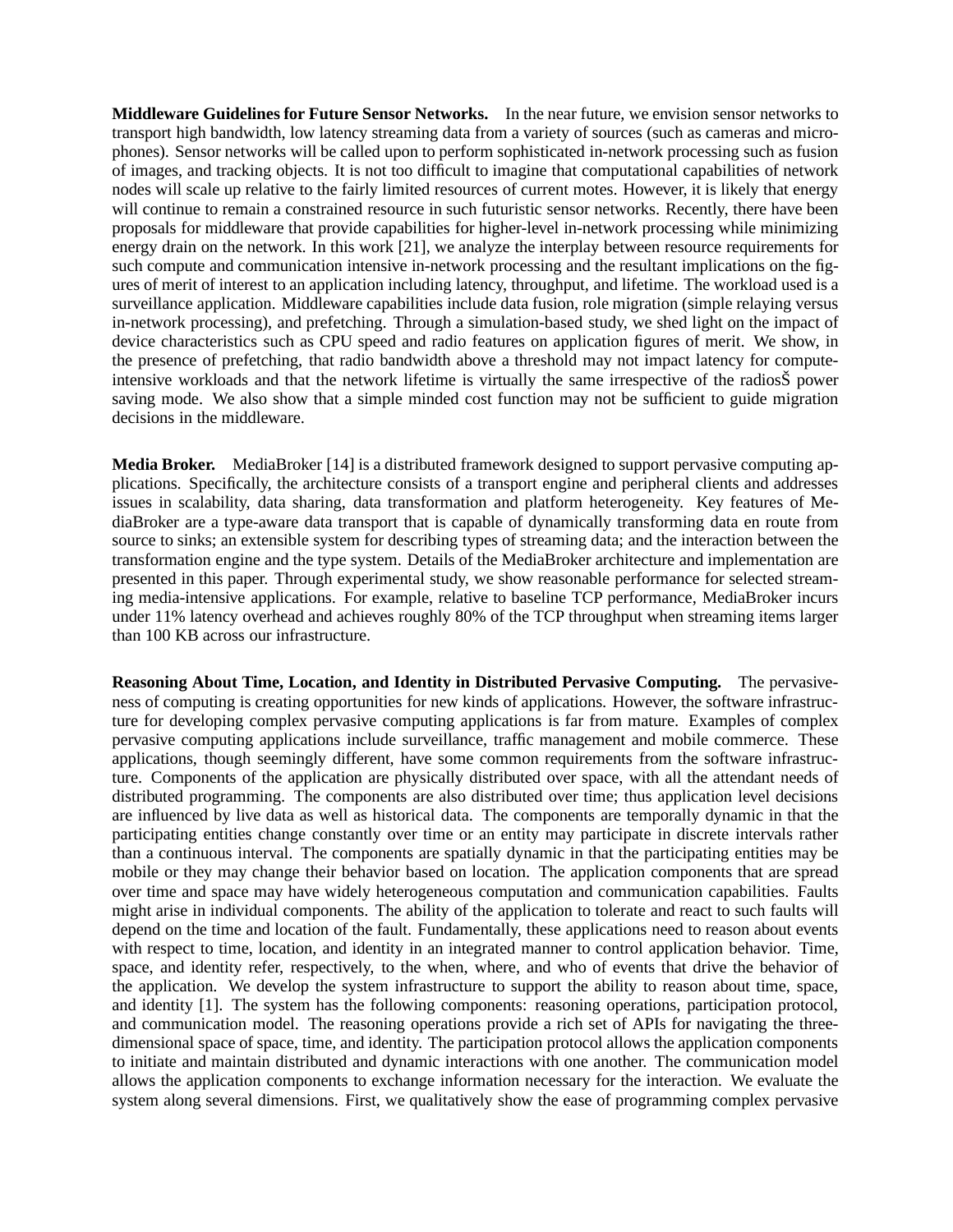applications using our system. Second, we quantitatively evaluate the cost of the reasoning operations using a set micro-benchmarks. Third, we model an application (such as surveillance) using our system. Using this model we generate application level workload that is comprised of a many-to-many producer-consumer pipeline. The workload is used to quantify the application level performance of our system.

**Application of Error Correcting Codes for Secure Distributed Storage.** We have been investigating protocols for large scale fault tolerant secure distributed storage. The two main concerns here are security and availability. We have designed and implemented a new protocol that combines encryption and replication in one set of operations using cryptographic properties of error correction codes [16].

**Remote Authentication over Wireless Networks.** We study the problem of remote authentication [15] over a long range wireless network using large signature keys such as biometric samples (fingerprint, retinal scans etc.). Because of the large size of these keys, and continual need for authentication, considerable power and bandwidth are consumed by such a process. Authentication being only a background process supporting other transactions, should not take away too much of resources, especially bandwidth and power that are quite critical for small mobile devices. We present LAWN, a Light-weight remote Authentication protocol for Wireless Networks that is based on Error Correcting Codes. LAWN trades computation for communication and can be tuned for any desired security guarantee. While adding only low computational overhead, LAWN enables significant saving in bandwidth [17]. Under a reasonable energy consumption model, we show that this saving results in 70% to 80% saving in power for long-range wireless applications. Deploying LAWN needs extensive experimentation to tune the systems parameters for efficient and errorfree operation. Thus we also present a structured and systematic experimental methodology of deriving the systems parameters for deploying LAWN into practice.

**State Management in Web Services.** We identify a problem for certain applications wishing to use the web service paradigm to enhance interoperability: rapid, robust state maintenance. While many features are available to support session data, special mechanisms for application state maintenance are less well developed. We discuss three different models to solve the problem and compare the advantages and disadvantages of each. Experimental results show that which model to use depends on application requirements. D-Stampede.NET is a platform supporting the development of applications that involve large time-sequenced data communication among heterogeneous clients. We describe our web service implementation along with our state server solution to the application state management problem. A simple demo application is described and measured to validate performance [20].

**Stream-based Applications on Stampede.** We explore optimization strategies and resulting performance of two stream-based video applications on a cluster of SMPs. The two applications are representative of a class of emerging applications, which we call "stream-based applications", that are sensitive to both latency of individual results and overall throughput. Such applications require non-trivial parallelization techniques in order to improve both latency and throughput, given that the stream data emanates from a single source and that the distribution of the data cannot be done *a priori*. In this work [3], we suggest techniques that address in a coordinated fashion the problems of data distribution and work partitioning. We believe the two problems are related and need to be worked together. To conduct our experiments, we have parallelized two video processing applications using the *Stampede* cluster programming system which provides abstractions for implementing time- and throughput-sensitive applications elegantly and efficiently. For the video texture application we show that we can achieve a speedup of 24.26 on a 112 processor cluster. For the color tracker application, where latency is more crucial, we identify the extent of data parallelism that ensures that the slowest member of the pipeline is no longer the bottleneck for achieving a decent frame rate.

**Garbage Collection of Timestamped Data.** There is an emerging class of interactive multimedia applications that deal with stream data from distributed sources. Indexing the data temporally allows for ordering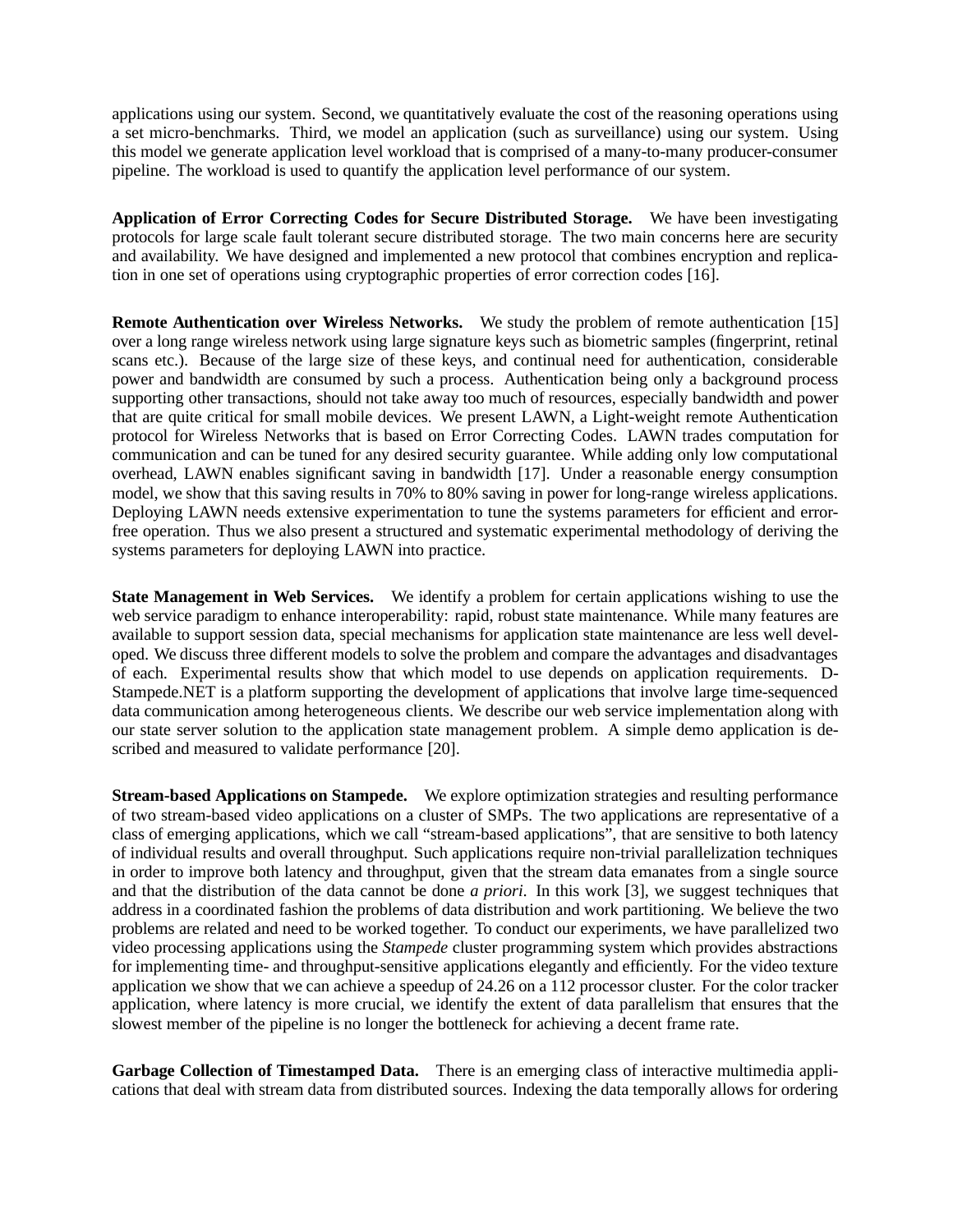individual streams as well as correlation across streams. Stampede programming system facilitates the organization of stream data into *channels*, which are distributed, synchronized data structures containing timestamped data. Channels allow multiple threads to produce and consume items in sparse, and out of timestamp order. These flexibilities are required due to the dynamic and parallel structure of applications. Under these circumstances, a key issue is the "garbage collection" of channel items. In this work [12], we present and compare three different GC algorithms: (1) REF is a simple localized algorithm that keeps a reference count on individual items; (2) TGC, which needs no application knowledge employs a distributed algorithm for computing a low water-mark for timestamp value of interest in the entire application; and (3) DGC, uses an application task graph to determine the relevant timestamps local to each channel and thread. DGC can simultaneously eliminate garbage from channels and unneeded computations from threads. In tests performed using an interactive application, DGC enjoys nearly 30% reduction in the application memory footprint compared to TGC and REF.

#### **1.1.2 Software Caching for Embedded Sensor Processing**

This is continuation of the work we reported in the 2001-02 and 2002-03 annual reports to reconcile programmability with cost for embedded processing associated with sensors in a distributed sensing infrastructure.

The problem of hyperblock instruction caching has become particularly burdensome, requiring extensive dataflow analysis of arbitrary binary images. With the ARM platform in particular, this has led to unusual problems due to the instruction set limitations on immediate offset ranges. Typical ARM-based programs embed data addresses as constants in mid-instruction-stream, and accurate isolation of these is essential. When analyzing instruction sequences for block-oriented soft-caching, such address constants must be tagged and propagated during rewrite phases. Two prior undergraduate students, Christopher Parnin and Naila Farooqui, joined the graduate program with some expectation of continuing work on these issues. Due to changes of interest, this work is now being carried out by undergraduate Luke A. Snyder, who won an award for his results [19] thus far during the undergraduate research symposium at Georgia Tech.

Our earlier work on the Energy-Delay metric problem [11], coupled with our early results on performance analysis [4, 5] has led to a general observation and presentation on the energy efficiency of networks used as data storage vessels [6]. These results pose a general challenge to traditional design assumptions about the cost of maintaining local DRAM vs. communicating over a network interface. While the examples used were artifical to illustrate the issues, our results have shown that the soft-cache methodology can be much more energy efficient than traditional designs under not-atypical program behaviors.

Empirical verification of the soft-cache simulations and prelimary power/delay analysis is now in progress. Two ARM-based platforms, the ADI BRH Reference Design and the Intel Sitsang-400 PDA Reference Design, have been fully instrumented for power measurements and study. Detailed microbenchmarks have established baseline power signatures for different components of each platform. These microbenchmark results are now being integrated into a coherent power model that can be used in real-time, correlated to performance counters inside each CPU (the Intel 80200 and the Intel PXA255), will demonstrate total program lifetime energy signatures on a per-component basis (DRAM, network, Flash, etc.).

### **1.1.3 Applications**

**EventWeb.** While the volume and diversity of multimedia permeating the world around us increases, our chances of making sense of the available information do the opposite. This environment poses a number of challenges which include achieving scalability while accessing all the available media, live and archived, inferring its context, and delivering media to all interested parties with its context attached. We envision [13] a solution to this set of challenges in a novel system architecture. As a starting point, however, we select a previously described framework, EventWeb, suitable for annotating raw multimedia data with context meaningful to end users. We then map it onto a distributed architecture capable of correlating, analyzing, and transporting the volumes of data characteristic of the problem space. This paper first presents the requirements for our architecture, then discusses this architecture in detail, and outlines our current implementation efforts.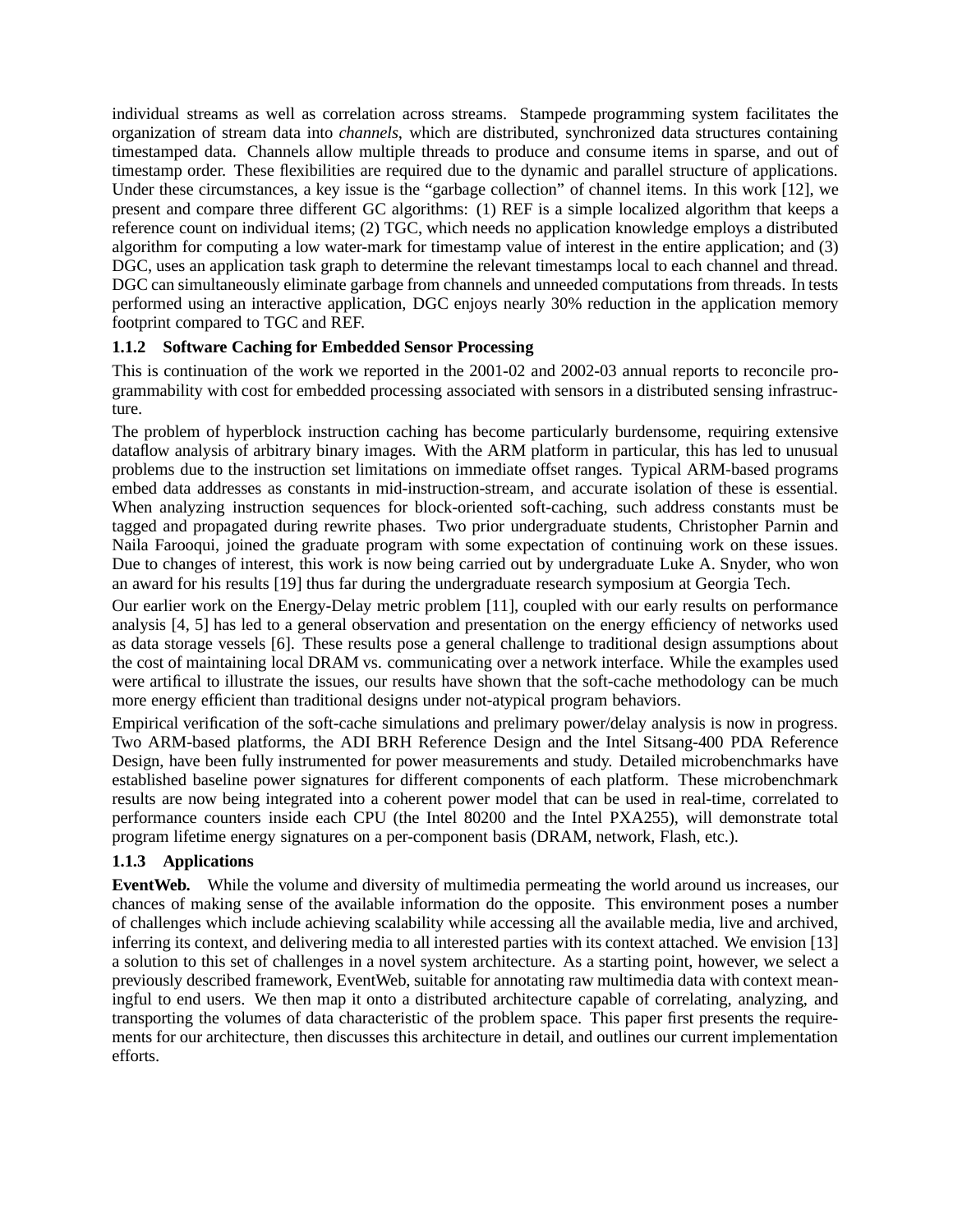**TVWatcher.** With the explosion of streaming content in broadcast media, there is a need for a system architecture that automates the capture, filtration, categorization, correlation, and higher level inferencing of such data from distributed sources. TVWatcher [7] is a prototypical example of an application that demonstrates all of the above needs. This application allows user-controlled correlation of live television feed and enables a user to automatically navigate through the available channels to choose the content of interest. Symphony is an architecture for the distributed real-time media analysis and delivery which meets the system requirements for such applications. TVWatcher is built on top of the Symphony architecture, and currently uses closed-captioning information to correlate television programming. Through user studies we show that correlation engine is able to consistently pick significantly useful and relevant content.

#### **1.1.4 Sensor Technologies**

**Sensor Lab** We have provisioned a Sensor Lab within the College of Computing to support our research into flexible software infrastructure for pervasive, heterogeneous sensor networks. Our lab includes modest quantities of a wide variety of devices, both wired and wireless, from simple commercially available (COTS) components to complex research prototypes. The intent of this lab is to serve as a generator of media and sensor streams for use in allied research projects. This lab emphasizes integration of heterogeneous sensors and actuators, including high and low bandwidth devices with varying levels of onboard intelligence.

The Sensor Lab has evolved over time. We have gradually added new technologies and developed new sensor/actuator-based applications. Each new development draws on the experience of the previous prototype or application version. Requirements and research foci have been refined and clarified. Promising technologies and techniques have been adopted as we have become acquainted with them through discovery, colleagues, or conference and journal publications.

**Sensored Spaces** Devices are currently deployed within the Systems Studio (CCB 201), the Systems Lab (CCB 207) the newly outfitted Systems Smart Conference Room (CCB 252), the Aware Home, a lab facility in Technology Square, and a special media space housed in the Rich Building, the home of the campus computing group (OIT). Additional devices are deployed throughout the second floor of the College of Computing and lounge areas. As we develop confidence and experience with our infrastructure, we seek to extend our deployment to outdoor sensors on the Tech Campus. We are also discussing various possible environmental monitoring projects and accessing sensors deployed by external (OIT, Aerospace Unmanned Autonomous Vehicle Lab) and commercial partners (UPS, Ga Tech Hotel, etc.). See below for more details.

**JSTk: Java Sensor Toolkit** During the summer of 2004 Research Scientist Phillip Hutto lead a group of undergraduates in the design and development of a Java-based Sensor Toolkit [8]. The system was designed to provide a comprehensive middleware framework for tight integration and coordination of sensor and actuator resources.

The JSTk infrastructure provides high-level, network-aware, user-space "device drivers" that control and mediate their associated devices. Devices differ wildly in their characteristics and capacities so a common core api (interface) will provide an intersection of capabilities with additional device-specific interfaces for unique characteristics. Thus, the infrastructure resembles three OS (Linux) abstractions: the device abstraction, the virtual filesystem interface, and the networking interface. It is layered, like the networking interface, with basic "low-level" capabilities used to implement higher, more powerful abstractions (like persistence, streaming, eventing, etc.).

The design and implementation is object-oriented and utilizes best practices for decoupling, hierarchy, and abstraction (such as the toolkit or framework design pattern), although it also provides a "flattened" procedural interface with limited capabilities for legacy clients. In addition, a web services interface is supported. Note that web service interfaces are, by necessity, procedural so these two issues inter-related.

Each device or group of devices will has a primary software controller (manager, handler, adaptor) called the device *Mediator*. We chose this term because it has a a higher level connotation and includes the notion of "media" which suggests the streaming metaphor. The entire architecture can be thought of as a Virtual Sensor Switch or Virtual Sensor System (VSS) where "sensor" means broadly any sort of device (sensor or actuator or combination) and "virtual" emphasizes the notion of abstraction and that "devices" might be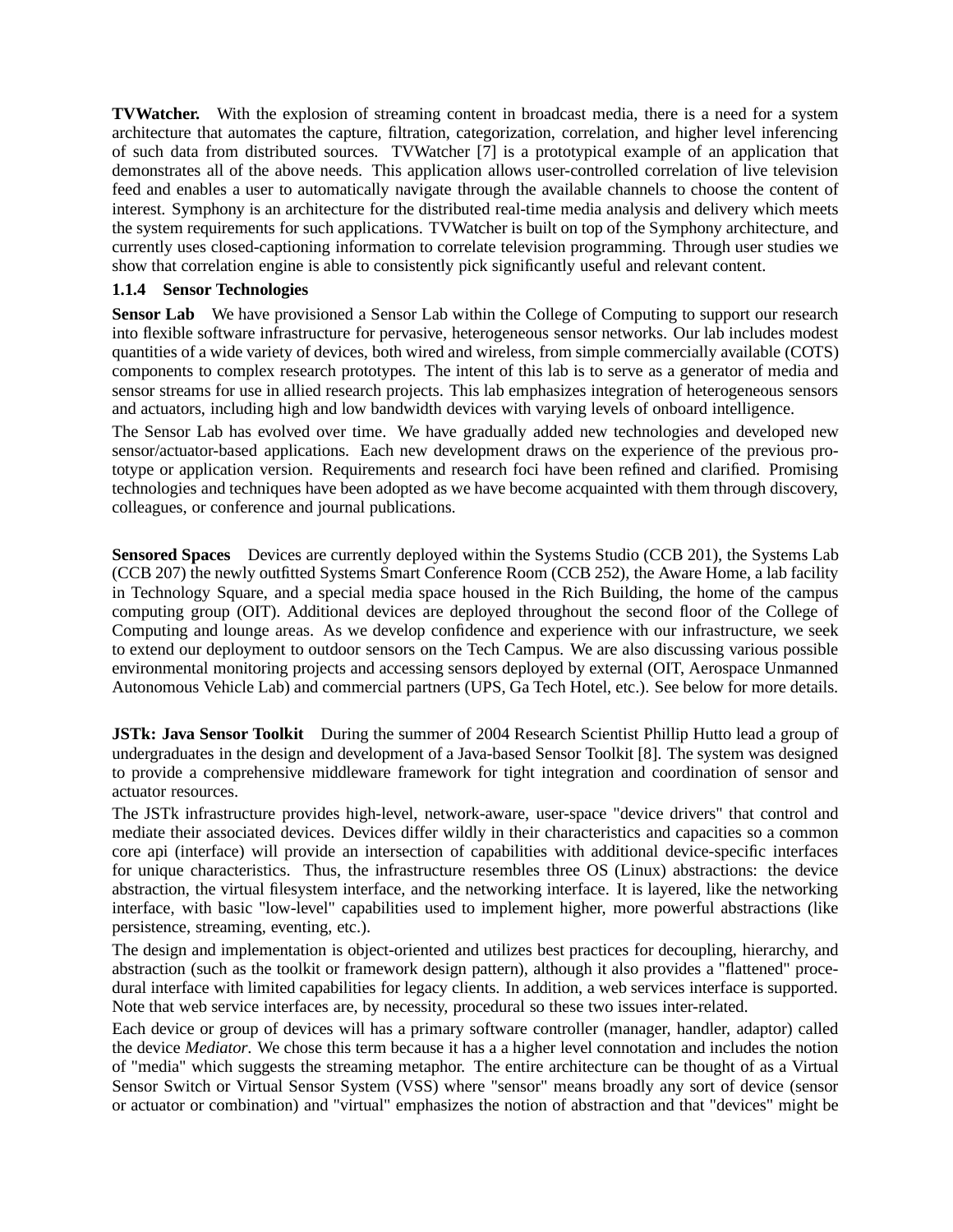software entities as well.

As a minimum, the core interface provides capabilities for activating and acquiring the managed device and "reading" and/or "writing" (sending/receiving, sampling/displaying, etc.), and deactivating and releasing the device. A variety of io styles (blocking, non-blocking, async, variable granularity, etc.) are supported along with thread-safe interfaces.

Managing or controlling the device from a user-space mediator must rely on OS support. Special OS-level techniques (such as a special user id that "owns" the device) are employed to avoid subverting access control. Otherwise, only "advisory" access control can be provided. That is, a client might access the device using a low-level OS interface, bypassing the access control checks in the mediator. This is an OS-dependent aspect of the architecture and one of the main benefits that would result from moving the mediator into kernel space (as, for example, a Linux kernel module).

Once we start considering the "network face" of the mediator, a variety of standard networking issues come into play. Ideally transport and security protocols should be selectable and interoperability should be provided. By default, we provide TCP command and data streams. UDP and RTP are supported by our use of the Java Media Framework. Custom transports can be included with some effort. The broad range we are attempting to cover makes it difficult to support a single transport. Some applications require reliability, others don't. Efficient transport of audio and video often requires the ability to drop a sample or frame from time to time.

In addition, once mediators are scattered across machines, some sort of naming/location mechanism is required. We provide a relatively simple, XML-based registry, initially centralized. Our design supports building or campus-scale systems and registry requests are relatively infrequent compared to data movement so a single, fast registry probably will suffice and can be federated for further scalability.

Failure-handling is another "cross-cutting concern" for network-aware applications. The registry implements leasing for failure detection and robust clean-up.

**SLCP: Sensor Lab Control Panel** The Sensor Lab Control Panel (SLCP) is a graphical application that allows authorized users to inspect known devices, determine their status, interrogate their capabilities, sample sensor data or issue actuator commands as appropriate, display results, persist sample or configuration data, and, generally, monitor and control devices. The system allows management of known (registered) devices and supports detection and discovery of devices running suitable client software (protocol stack). Sensors and actuators may be physical or virtual. The system supports concurrent users as possible and aims to be easily usable by casual (but knowledgeable) users such as students and faculty within the College of Computing.

Major features of SLCP include: 1) the ability to manually register/unregister device types and devices; 2) the ability to view the status of known devices; 3) the ability to discover new (unknown) devices of known types (e.g. handhelds, laptops); 4) the ability to select device sets (for display, actuation, etc.); 5) the ability to sample and display sensor data in a variety of formats; 6) the ability to issue commands to actuators; 7) the ability to activate, sample, persist (log) data streams; and 8) the ability to monitor active devices with minimal intrusion.

**Outdoor/External Deployment** As a next step in our sensor infrastructure research we have been seeking interesting applications and deployments from real-world partners, including deploying sensors in outdoor settings. First, we hope to deploy some exterior cameras near the "wireless corridor" on the Georgia Tech campus to experiment with hardening and physically securing devices and to investigate bandwidth restrictions. These cameras will be placed in such as way as to minimize privacy concerns. Second, we are in discussions with various potential partners to use our infrastructure to control existing high-bandwidth sensors in real-world settings on and off campus. Possibilities include accessing surveillance cameras used by the campus computing group (OIT) to monitor workstation labs on campus, security cameras in the Georgia Tech Hotel, cameras in loading docks and other commercial facilities (UPS) and possibly devices on unmanned aerial vehiclas (Tech UAV Lab). Third, we are in discussions with members of the Environmental Studies Department and the School of Public Health at Emory University for possible off-campus environ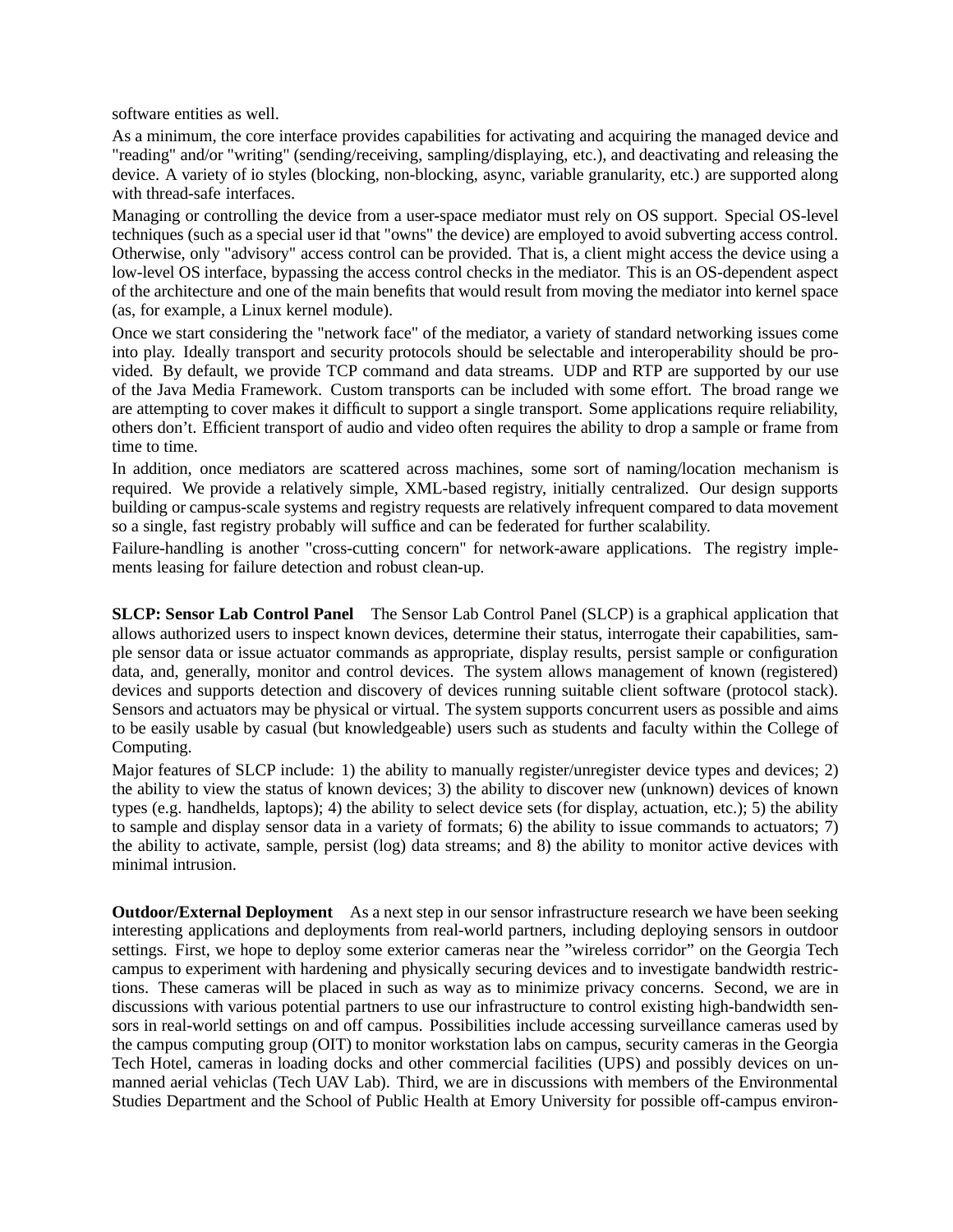mental monitoring applications. The researcher at the School of Public Health is also allied with the Centers for Disease Control. We look forward to the challenges of outdoor and real-world deployment and the usual feedback we will receive.

### **1.2 Training and Development**

We continue to attract bright and interested graduates and undergraduates to research projects in our group. Undergraduate participation in research within the College is facilitated by the excellent UROC program (www.cc.gatech.edu/program/uroc), coordinated by Amy Bruckman. A variety of institute-wide programs are also available (www.undergraduateresearch.gatech.edu)including a special fund sponsored by the president of Georgia Tech (PURA) and several NSF-sponsored projects. We were pleased to support four undergraduate on ITR-related projects during the Spring semester of 2004. They were: Ken Edwards (TVWatcher), Zachary Crowell (EventWeb), Garret Boyer (hardware-related), and Ilya Bagrak (MediaBroker). For details of the PURA program, along with a list of recipients, see the website.

Many of the ongoing ITR-related projects are partially staffed by students working in the context of the Systems Hackfest. This is a group of undergraduates who participate in various research projects for pay, course credit, or just for fun. Hackfest is supervised by Research Scientist Phil Hutto and runs throughout the year. Summer sessions are most productive and have recently involved 6-10 students. Students meet briefly in a weekly session to report progress and plan milestones for the coming week. The group meeting allows cross-fertilization of project ideas and helps to educate the students. In addition, it provides an opportunity for group brainstorming on design and debugging issues. Weekly project meetings are focused on specific research tasks and often involve relevant faculty, grad students and staff.

During the last year undergraduates have participated in the following projects: SensorLab, TVWatcher, MediaBroker, and EventWeb. We are also pleased by the number of undergraduates in our group who continue on to graduate study both here at Georgia Tech and at other top schools.

We believe the Hackfest is an excellent opportunity for initiating undergraduates into the form and substance of academic research. In addition, the size and maturity of the inter-related research efforts provides a fertile matrix for varied interactions and training. Each group – undergraduates, Masters students, PhD students, research scientists and senior faculty – have regular opportunities for cross-group interactions. For example, undergraduates can look to senior faculty for vision and research goals, to research scientists for design advice, to graduate students for technical assistance and literature questions, and to each other for day to day collegiality.

### **1.3 Outreach**

The PI (Professor Ramachandran) was the program co-chair for the *International Workshop on Future Trends in Distributed Computing Systems (FTDCS)*, 2004, held in Suzhou, China. Professor Ramachandran was also one of four invited speakers at a two-day workshop held at National Chiaotung University in Taiwan on pervasive computing, in December 2003. In addition, he presented invited talks at several universities and Samsung Research Lab in South Korea. As a result of the Samsung visit, there is an ongoing dialogue to establish a joint research relationship between our group and Samsung.

During the summer of 2004 we have established comprehensive websites for all of our related projects and activities including personnel and publications. These websites offer extended abstract-style overviews of each project and discuss work in progress. We believe this effort will contribute to our research group's visibility.

Through the auspices of the Center for Experimental Research in Computer Systems (CERCS) we continue to invite and host key individuals from academia and commercial research labs engaged in complementary research. Recent visitors include: Prof. Krithi Ramamritham from IIT Bombay; Prof. Gilles Muller from Ecole des Mines de Nantes, France; Mathai Joseph from Tata research Development and Design Centre; Prof. Peter Steenkiste from Carnegie Mellon University; and Dr. Sugata Ghosal, IBM India Research Lab.

The annual CERCS NSF/IUCRC Workshop on Experimental Research in Computer Systems was held in October 2003 and gave an opportunity for our group to interact with a distinguished list of advisory board members such as Philip Bernstein (Microsoft), Felipe Cabrera (Microsoft), Alan Ganek (IBM), Dennis Gannon (Indiana University), Daniel Reed (UNC Chapel Hill), and Raj Yavatkar (Intel).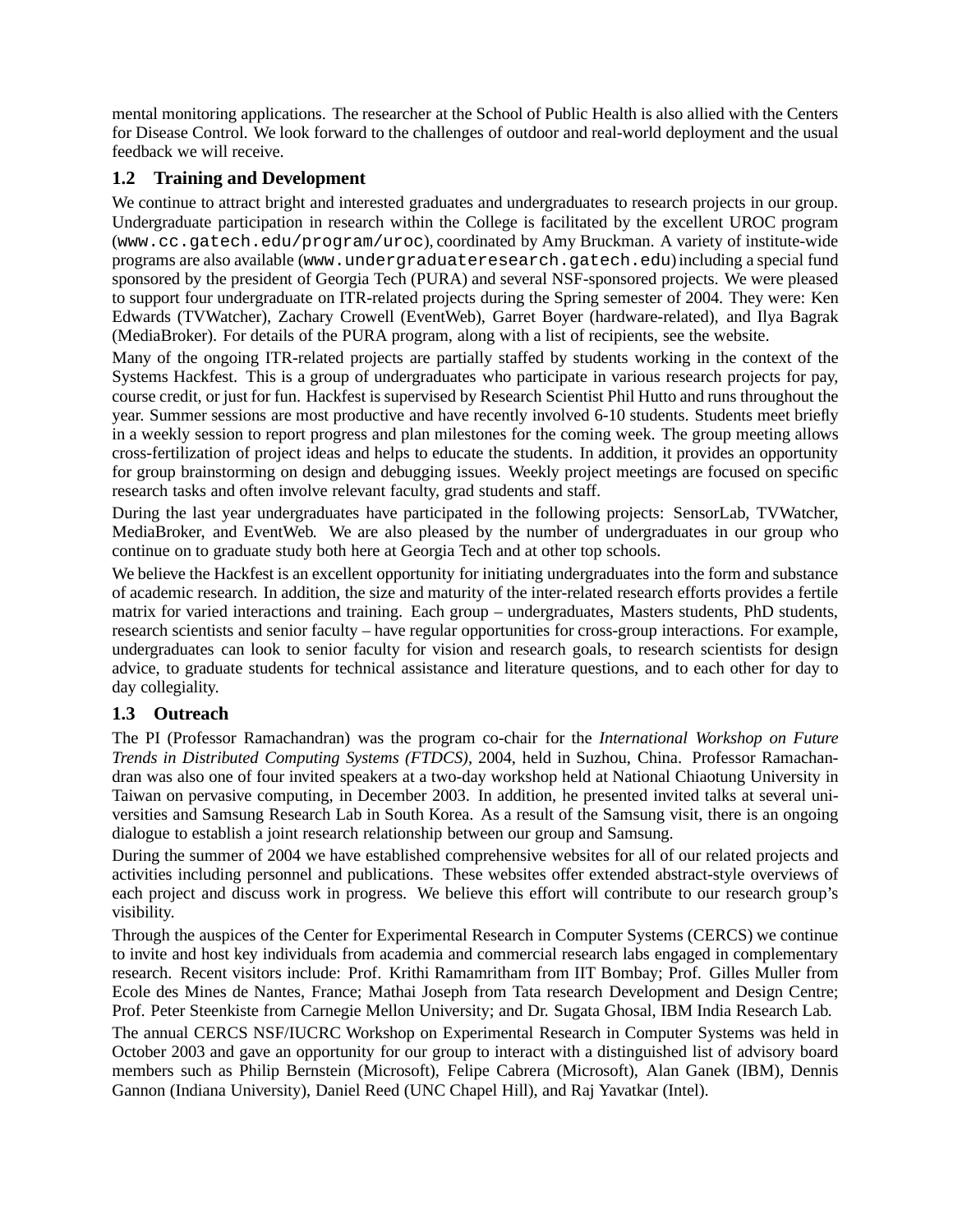We continue to place student members of our research group in interesting project-related internships, graduate programs and industry jobs. PhD student Xiang Song is spending the Summer and Fall of 2004 working with Dr. Raj Kumar at HP Labs in Palo Alto on grid infrastructure for "appliance computing." PhD student Namgeun Jeong has been working for several months at the Federal Reserve Bank in Atlanta with their cluster computing group. PhD student Bikash Agarwalla has recently returned to Georgia Tech after a year working at HP Labs in Palo Alto on interactive grid schedulers. Undergraduate Ilya Bagrak is currently pursuing a Master's degree at the University of California at Berkeley after graduating from Tech. Undergraduate Zachary Crowell is currently doing an internship at Microsoft; and Yavor Angelov is pursuing his PhD under Professor Ramachandran while employed at Microsoft. Former Master's student Derick Pack is joining a Naval Research laboratory in Charleston, South Carolina.

# **2 Publications and Products**

## **2.1 Publications**

See the references at the end of this document.

## **2.2 Web Site**

Please visit the project web site at www.cc.gatech.edu/~rama/ubiq-presence/

## **3 Contributions**

The activities we are currently undertaking have resulted in a significant number of publications and software artifacts. These are listed in the references at the end of this report.

## **3.1 Human Resources**

We have roughly 17 graduate students, 12 undergraduate students, 4 research scientists, 1 post-doc, 1 visiting faculty member, and 1 technical staff member working in areas related to this project.

## **3.2 Research and Education**

The research artifacts from the project are finding their way into graduate courses and we have signficant undergraduate participation in project-related research. We have funded about 8 undergraduates through the Research Experience for Undergraduates grant supplement, sponsored a similar number of independent undergraduate research projects for course credit (CS 4903) and have sponsored three capstone senior design projects (CS 3901) that each result in a poster presentation at the annual Undergraduate Research Symposium. One senior design project is in progress related to MediaBroker Federation (James Kim) and we anticipate a SensorLab project (Robert Thomas) in Spring 2005.

SensorLab resources were used in Spring 2004 for a project in an ECE graduate seminar (ECE 8883A Sensor Enabled Embedded Systems) taught by Visiting Professor Mark Smith from HP Labs. SensorLab resources are used regularly in two CoC graduate seminars, CS 8803E Pervasive Computing with Distributed Sensors (taught by Prof. Ramachandran) and CS 7470B Mobile and Ubiquitous Computing (taught by Prof. Gregory Abowd). SensorLab software will be used for a project in a graduate course on Distributed Systems (CS 559) taught by Phillip Hutto at Emory University in Fall 2004. We hope that as the SensorLab software matures, it will receive even more exposure and use at Georgia Tech and other schools.

# **4 Special Requirements**

The total budget for this 5-year proposal is \$1.35M. However, due to fiscal constraints NSF chose to frontload the total budget by awarding \$750,000 in the first year. The second and third year increments were \$200,000. The understanding with the program manager (Dr. Helen Gill) is that our spending plan for the award will be more balanced over the 5-year period despite the front-loaded nature of the allocation. Hence, we have over \$500,000 still remaining from the first three years of allocation.

## **References**

[1] Sameer Adhikari. *Programming Idioms for Pervasive Computing*. PhD thesis, College of Computing, Georgia Institute of Technology, December 2004.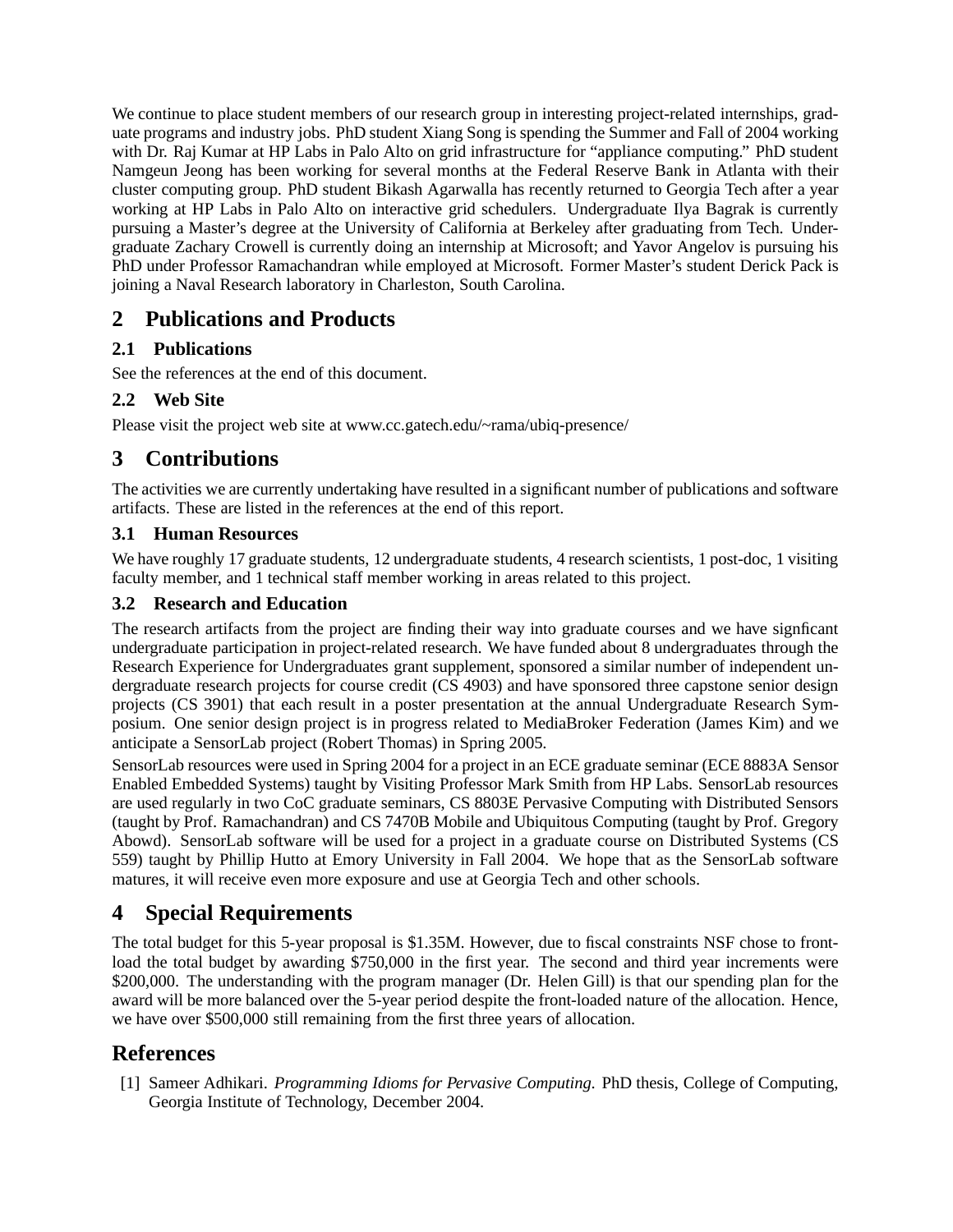- [2] Sameer Adhikari, Arnab Paul, Bikash Agarwalla, and Umakishore Ramachandran. D-stampede: Distributed programming system for ubiquitous computing. *IEEE Transactions on Parallel and Distributed Systems*, 2003. Expanded version of a paper that appeared in the 22nd International Conference on Distributed Computing Systems (ICDCS), submitted to *IEEE TPDS*, under revision.
- [3] Yavor Angelov, Umakishore Ramachandran, Kenneth Mackenzie, James Matthew Rehg, and Irfan Essa. Experiences with optimizing two stream-based applications for cluster execution. *Journal of Parallel and Distributed Systems*, 2003. Under revision.
- [4] J.B. Fryman, C.M. Huneycutt, H.S. Lee, K.M. Mackenzie, and D.E. Schimmel. Energy efficient network memory for ubiquitous devices. Technical Report GIT-CERCS-03-05, CERCS, Gerogia Institute of Technology, 2003.
- [5] J.B. Fryman, H.S. Lee, C.M. Huneycutt, N.F. Farooqui, K.M. Mackenzie, and D.E. Schimmel. Softcache: A technique for power and area reduction in embedded systems. Technical Report GIT-CERCS-03-06, CERCS, Gerogia Institute of Technology, 2003.
- [6] Joshua B. Fryman, Chad M. Huneycutt, Hsien-Hsin S. Lee, Kenneth M. Mackenzie, and David E. Schimmel. Energy efficient network memory for ubiquitous devices. In *IEEE MICRO*, Sept/Oct 2003.
- [7] David Hilley, Ahmed El-Helw, Matthew Wolenetz, Irfan Essa, Phillip Hutto, Thad Starner, and Umakishore Ramachandran. Tv watcher: Distributed media analysis and correlation. Technical Report GIT-CERCS-04-25, Center for Experimental Research in Computer Systems, Georgia Institute of Technology, 2004.
- [8] Phillip Hutto, Simon Chen, Ryan Graciano, James Kim, Thomas Shanks, Rex Sheridan, Robert Thomas, Matthew Wolenetz, and Umakishore Ramachandran. Sensorlab: A Java sensor toolkit (jstk). *Third IEEE International Conference on Pervasive Computing and Communications (PerCom'05)*, March 2005. Under submission.
- [9] Rajnish Kumar, Matthew Wolenetz, Bikash Agarwalla, JunSuk Shin, Phillip Hutto, Arnab Paul, and Umakishore Ramachandran. Dfuse: A framework for distributed data fusion. In *Proceedings of the First International Conference on Embedded Networked Sensor Systems (SenSys'03)*, pages 114–125, November 2003.
- [10] Rajnish Kumar, Matthew Wolenetz, Brian Cooper, Bikash Agarwalla, JunSuk Shin, Phillip Hutto, Arnab Paul, and Umakishore Ramachandran. Dynamic data fusion for future sensor networks. *IEEE Transactions on Sensor Networks*, 2004. Under submission.
- [11] H.S. Lee, J.B. Fryman, A.U. Diril, and Y.S. Dhillon. The elusive metric for low-power architecture research. In *Proceedings of the Workshop on Complexity-Effective Design*, 2003.
- [12] Hasnain A. Mandviwala, Nissim Harel, Kathleen Knobe, and Umakishore Ramachandran. Distributed garbage collection for timestamped data. *IEEE Transactions on Parallel and Distributed Systems*, 2003. Expanded version of two papers that appeared in earlier conferences, *ICPP 2002* and *LCPC 2002*, under submission.
- [13] Martin Modahl, Ilya Bagrak, , Matthew Wolenetz, Ramesh Jain, and Umakishore Ramachandran. An architecture for eventweb. In *Proceedings of the 10th IEEE International Workshop on Future Trends in Distributed Computing Systems (FTDCS'04)*, pages 95–101, May 2004.
- [14] Martin Modahl, Matthew Wolenetz, Phillip Hutto, and Umakishore Ramachandran. Mediabroker: An architecture for pervasive computing. In *Proceedings of the Second IEEE International Conference on Pervasive Computing and Communications (PerCom'04)*, pages 253–262, March 2004.
- [15] Arnab Paul. *Application of Error Correcting Codes to Distributed Pervasive Computing*. PhD thesis, College of Computing, Georgia Institute of Technology, December 2004.